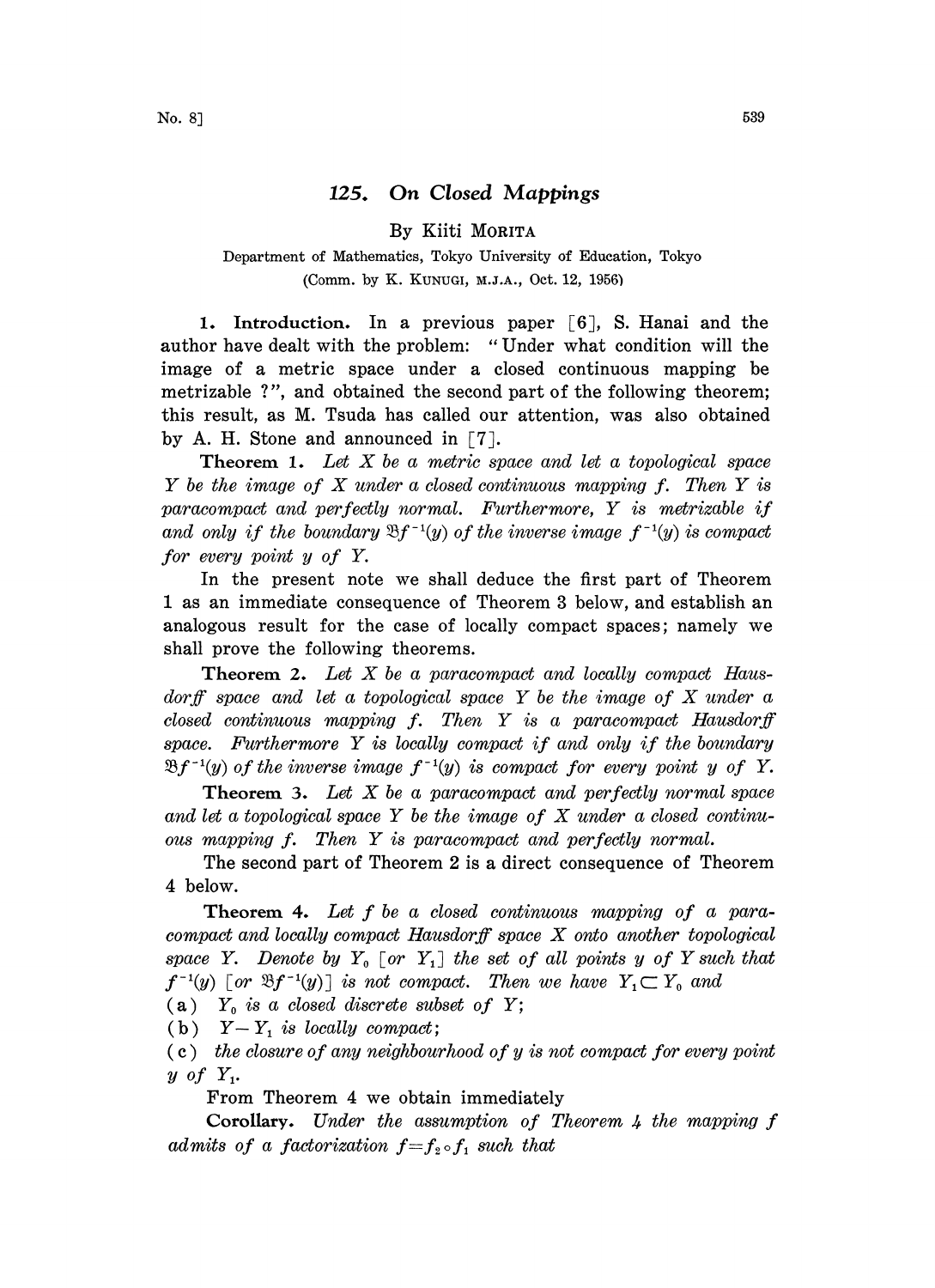(i)  $f_1: X \rightarrow Z$  is a closed continuous mapping onto Z and  $\{f_1^{-1}(z) \mid z \in Z_2\}$ is a discrete collection where  $Z_2$  is the set of points z such that  $f_1^{-1}(z)$ contains at least two points;

(ii)  $f_2: Z \to Y$  is a closed continuous mapping and  $f_2^{-1}(y)$  is compact for every point y of Y.

Furthermore we can prove

Theorem 5. Let f be a closed continuous mapping of a paracompact and locally compact Hausdorff space X onto <sup>a</sup> locally compact space Y. Then f can be extended to a continuous mapping of  $\gamma(X)$ onto  $\gamma(Y)$ , where  $\gamma(X)$  and  $\gamma(Y)$  mean the Freudenthal compactifications of  $X$  and  $Y$  respectively.<sup>11</sup>

2. Proof of (a) of Theorem 4. It is sufficient to prove that  ${f^{-1}(y) \mid y \in Y_0}$  is a discrete collection of closed sets in X. For this purpose we shall show that any compact set  $C$  intersects only a finite number of sets  $f^{-1}(y)$ ,  $y \in Y_0$ . Suppose that there exists a countably infinite number of points  $x_i$ ,  $i=1,2,\cdots$  of X such that

 $x_i \in C \setminus f^{-1}(y_i)$ ,  $y_i \in Y_0$ ,  $i=1,2,\cdots$ ;  $y_i \neq y_j$  for  $i \neq j$ .

Since C is compact there exists a limit point  $x<sub>0</sub>$  of the set  ${x_i | i=1,2,\dots}$ . We may assume that  $f(x_0) \neq y_i$ ,  $i=1,2,\dots$ ; if  $f(x_0)=y_i$ for some i, we have only to replace  $\{x_j\}$  by  $\{x_j | j \neq i\}$ . Putting  $y_0 = f(x_0)$ , we have

$$
(1) \t y_0 \in Y_0; y_0 \neq y_i \text{ for } i=1,2,\cdots.
$$

To prove (1) suppose that  $y_0 \in Y - Y_0$ . Then  $f^{-1}(y_0)$  is compact. Since X is locally compact there exists an open set  $L$  such that  $L$ is compact and  $f^{-1}(y_0) \subset L$ . If we put  $M = Y - f(X - L)$ , then M is an open set of Y and  $x_0 \in f^{-1}(y_0) \subset f^{-1}(M) \subset L$ . The point  $x_0$  is a limit point of  $\{x_i\}$  and hence  $x_i \in f^{-1}(M)$  for some i. Therefore for such i we have  $f^{-1}(y_i) \subset f^{-1}(M) \subset L$ . Thus  $f^{-1}(y_i)$  must be compact but this contradicts the assumption that  $y_i \in Y_0$ . This proves (1).

By the assumption of the theorem  $X$  is paracompact and locally compact, and hence there exists a locally finite open covering  $\{G_{\alpha} | \alpha \in \Omega\}$  of X such that  $\overline{G}_{\alpha}$  is compact for each  $\alpha$ . If we put ( 2 )  $\qquad \qquad \Gamma = \{ \alpha \, | \, G_{\alpha} \frown^{-1}(y_0) \neq 0 \},$  $\Gamma$  is an infinite set, since  $f^{-1}(y_0)$  is not compact. Let us put  $(3)$  $G = \vee G_{\alpha} | \alpha \in \Gamma$ ,  $V_0 = Y - f(X - G)$ ;

then  $V_0$  is open and  $f^{-1}(y_0) \subset f^{-1}(V_0) \subset G$ .

The set of all points  $x_i$  which belong to  $f^{-1}(V_0)$ , since X is a  $T_1$ -space, consists of an infinite number of points; these points will be denoted by  $x_{k_l}$ ,  $i=1,2,\cdots$ . Then  $x_0$  is clearly a limit point of the set  $\{x_{k_i}\}\$ . Therefore if we put  $D=[y_{k_i} \mid i=1,2,\cdots]$  we have (4)  $y_0 \in \overline{D} - D$ .

<sup>1)</sup> As for the Freudenthal compactifications, cf.  $[5]$ .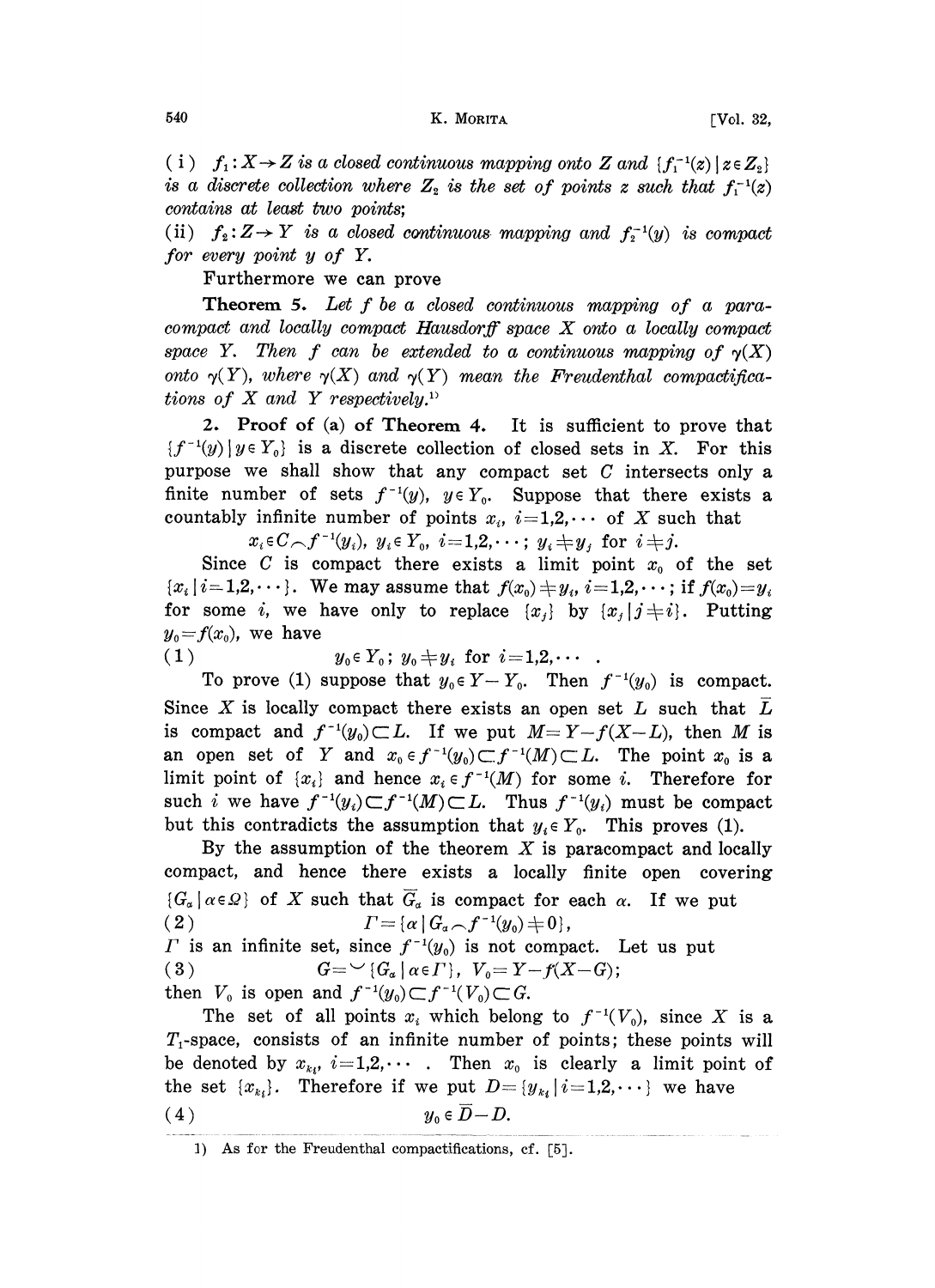Now we have  $x_{k_i} \in f^{-1}(V_0)$  and hence  $y_{k_i} \in V_0$ . Thus

(5) 
$$
f^{-1}(y_{k_i}) \subset f^{-1}(V_0) \subset G, \quad i=1,2,\cdots
$$

In view of (3) and (5) we can find points  $x'_{k_i}$  of X and elements  $\alpha_i$  of  $\Gamma$  such that

(6) 
$$
x'_{k_1} \in f^{-1}(y_{k_1}) \cap G_{a_1},
$$

$$
x'_{k_1} \in f^{-1}(y_{k_1}) \cap (X - \bigcup_{j=1}^{i-1} G_{a_j}) \cap G_{a_i}, i=2,3,\cdots;
$$

indeed, since  $f^{-1}(y_{k_i})$  is not compact, we have  $f^{-1}(y_{k_i}) \frown (X - \bigcup_{j=1}^{i-1} G_{a_j}) = 0$ for any finite number of sets  $G_{a_1}, \dots, G_{a_{i-1}}$ , and hence these  $x'_{k_1}, x_k$ can be found by induction.

Since  $x'_{k_i} \in G_{\alpha_i}$ ,  $\alpha_i \neq \alpha_j$  for  $i \neq j$  and  $\{G_{\alpha} \mid \alpha \in \Gamma\}$  is locally finite, the set  $\{x'_{k_i}\mid i=1,2,\cdots\}$  is a closed subset of X. Therefore  $D=\{y_{k_i}\}$ is closed in Y, since f is a closed map. However,  $(4)$  shows that D is not closed in Y. Thus we are led to a contradiction, and the assertion (a) in Theorem 4 is proved.

3. Proof of (b) of Theorem 4 (cf. Hanai [3]). Let  $y \in Y-Y_1$ . Then  $\mathfrak{B}f^{-1}(y)$  is compact. Since X is locally compact, there exists an open set L such that  $\overline{L}$  is compact and  $\mathfrak{B}f^{-1}(y)\subset L$ . If we put  $U=f^{-1}(y)\cup L$ ,  $V=Y-f(X-U)$ , then V is open in Y and  $f^{-1}(y)\subset$  $f^{-1}(V) \subset U$ . Hence we have  $\overline{V} \subset \overline{f(U)} = f(\overline{U}) = f(\overline{L}) \cup y$ . Thus  $\overline{V}$  is compact. This proves (b) of Theorem 4.

4. Proof of (c) of Theorem 4. Let  $y_1 \in Y_1$ . Then  $\mathfrak{B}f^{-1}(y_1)$  is not compact. According to (a) of Theorem 4 proved in 2 the set  $F=\bigcup_{i=1}^{r-1} (y) | y \in Y_0 - y_1$  is a closed set of X, and  $F-f^{-1}(y_1)=0$ . Hence if we put  $V = Y - f(F)$ , V is an open set of Y and  $y_1 \in V$ .

Suppose that there exists a neighbourhood of  $y_1$  whose closure is compact. Then there exists also an open neighbourhood  $V_1$  of  $y_1$ such that  $\overline{V}_1$  is compact and  $V_1 \subset V$ .

Since  $\mathfrak{B}f^{-1}(y_1)\subset f^{-1}(V_1)$  and  $\mathfrak{B}f^{-1}(y_1)$  is not compact and X is paracompact, there exists a locally finite collection  $\{G_{\alpha} | \alpha \in \Gamma\}$  of open sets of  $\overline{X}$  such that  $\overline{\Gamma}$  is an infinite set and

(7) 
$$
\mathfrak{B}f^{-1}(y_1) \subset \bigcup \{G_\alpha \mid \alpha \in \Gamma\},
$$

 $\overline{G}_\alpha$  (8)  $G_\alpha$ 

(8)  $G_a \subset f^{-1}(V_1)$  for each  $\alpha$ ,<br>(9)  $G_a \sim \mathfrak{B} f^{-1}(y_1) \neq 0$  for each  $\alpha$ .

In view of (9) we can take for each  $\alpha$  a point  $x_{\alpha}$  of X such that  $x_{\alpha} \in (X-f^{-1}(y_1))_{\text{c}} G_{\alpha}$ . Since  $\{G_{\alpha}\}\$ is locally finite the set  $A = \cup \{x_{\alpha} | \alpha \in \Gamma\}$ is <sup>a</sup> closed discrete set, and moreover A consists of infinitely many points.

On the other hand, the cardinal number of A is shown to be finite as follows. Since  $\overline{V}_1$  is compact and  $f(A)$  is discrete,  $f(A)$ must be a finite set of points. By the construction of A, we have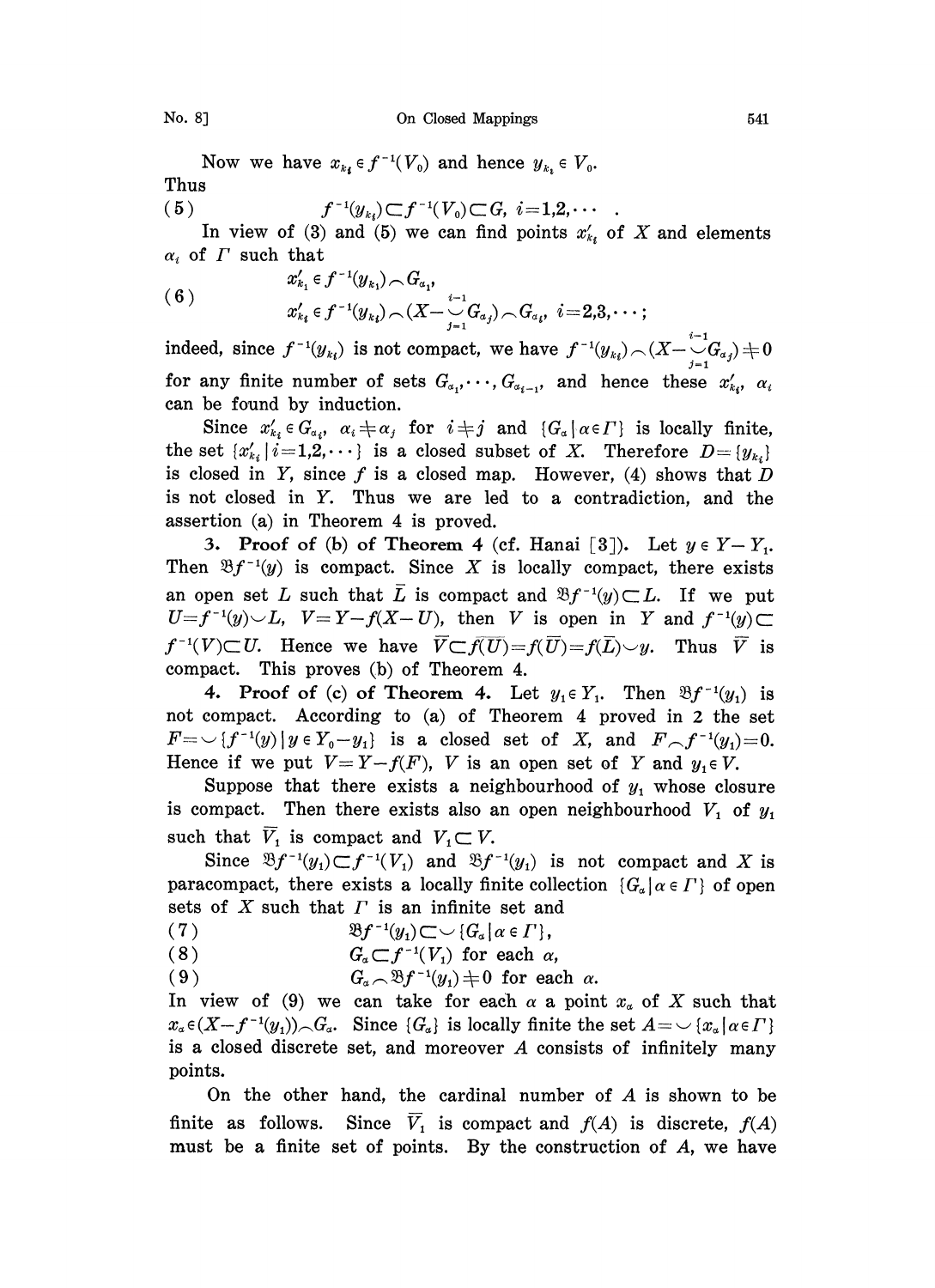$f(A) \subset V_1 - y_1 \subset Y - Y_0$ . Hence  $f^{-1}(y)$  is compact for every point y of  $f(A)$  and consequently  $A \frown f^{-1}(y)$  consists of a finite number of points since A is discrete. Therefore A must be <sup>a</sup> finite set of points. This is a contradiction. Thus the assertion (c) in Theorem 4 is proved.

5. Proof of Theorem 2. The second part of Theorem 2 follows readily from (b) and (c) of Theorem 4. To prove the first part we shall need the following lemmas.

**Lemma 1.** Let  $X$  be a collectionwise normal space. If there exists  $a \; closed \; subset \; A \; of \; X \; such \; that \; A \; and \; every \; closed \; subset \; of \; X$ contained in  $X-A$  are paracompact, then X is paracompact.

This lemma follows readily from a theorem of C. H. Dowker  $[2,$ Lemma  $1$ .<sup>2)</sup>

Lemma 2. Let f be a closed continuous mapping of a paracompact normal space X onto another topological space Y and let  $Y_1$ be the set of points y of Y such that  $\mathfrak{B}f^{-1}(y)$  is not compact. If  $\{f^{-1}(y) \mid y \in Y_1\}$  is a discrete collection in X, then Y is paracompact.

*Proof.* Let F be any closed set of Y such that  $F \subset Y - Y_1$ . If we denote by g the partial map  $f | f^{-1}(F)$ , then g is a closed continuous mapping of  $f^{-1}(F)$  onto F such that  $\mathfrak{B}g^{-1}(y)$  is compact for every point y of F. Therefore F is paracompact by  $[6,$  Theorem 3]. Since  $Y_1$  is a closed discrete set,  $Y_1$  is paracompact. Moreover Y is collectionwise normal by [6, Theorem 3]. Therefore Y is paracompact by Lemma 1.

Now the first part of Theorem 2 is a direct consequence of Lemma 2.

5. Proof of Theorem 5. Theorem <sup>5</sup> follows from Lemma <sup>3</sup> below and Theorem 2 by an argument given in the proof of  $\lceil 5, r \rceil$ Theorem 3.

Lemma 3. Let f be <sup>a</sup> closed continuous mapping of <sup>a</sup> topological space X onto another topological space Y such that  $\mathfrak{B}f^{-1}(y)$  is compact for every point  $y$  of  $Y$ . If  $A$  is a closed set of  $Y$  whose boundary  $\mathfrak{B}A$  is compact, then  $\mathfrak{B}f^{-1}(A)$  is compact.

*Proof.* Since f is closed, we have  $\mathfrak{B}f^{-1}(A) = f^{-1}(A) \setminus \overline{X-f^{-1}(A)}$  $\mathbb{C} f^{-1}(A) \sim f^{-1}(Y-A) = f^{-1}(\mathfrak{B} A)$ . For  $y \in A$ , Int  $f^{-1}(y) \subset \text{Int } f^{-1}(A)$  and hence  $f^{-1}(y) \sim \mathfrak{B} f^{-1}(A) \subset \mathfrak{B} f^{-1}(y)$ . Therefore if we denote by g the partial map  $f \mathcal{B}f^{-1}(A)$ , then g is a closed continuous map of

<sup>2)</sup> By a theorem of E. Michael [4, Theorem 1] and a theorem of Dowker mentioned above it can easily be shown that a collectionwise normal space is paracompact if it is a countable sum of closed sets each of which is paracompact. This is also proved by K. Nagami. This proposition and Lemma <sup>1</sup> fail to be valid if "collectionwise normal" is replaced by "normal"; cf. C. H. Dowker: Local dimension of normal spaces, Quart. J. Math., 6, 101-120 (1955).